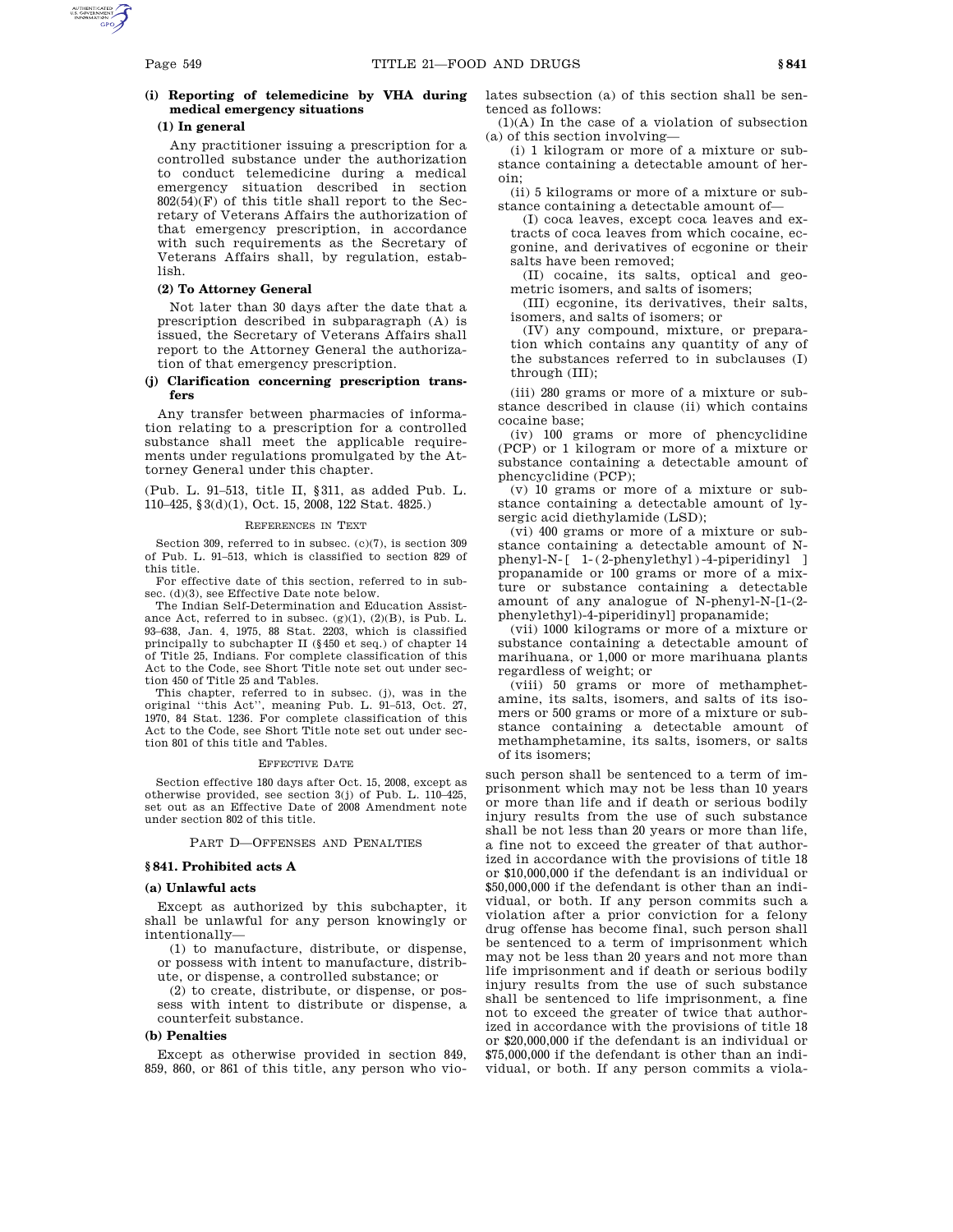tion of this subparagraph or of section 849, 859, 860, or 861 of this title after two or more prior convictions for a felony drug offense have become final, such person shall be sentenced to a mandatory term of life imprisonment without release and fined in accordance with the preceding sentence. Notwithstanding section 3583 of title 18, any sentence under this subparagraph shall, in the absence of such a prior conviction, impose a term of supervised release of at least 5 years in addition to such term of imprisonment and shall, if there was such a prior conviction, impose a term of supervised release of at least 10 years in addition to such term of imprisonment. Notwithstanding any other provision of law, the court shall not place on probation or suspend the sentence of any person sentenced under this subparagraph. No person sentenced under this subparagraph shall be eligible for parole during the term of imprisonment imposed therein.

(B) In the case of a violation of subsection (a) of this section involving—

(i) 100 grams or more of a mixture or substance containing a detectable amount of heroin;

(ii) 500 grams or more of a mixture or substance containing a detectable amount of—

(I) coca leaves, except coca leaves and extracts of coca leaves from which cocaine, ecgonine, and derivatives of ecgonine or their salts have been removed;

(II) cocaine, its salts, optical and geometric isomers, and salts of isomers;

(III) ecgonine, its derivatives, their salts, isomers, and salts of isomers; or

(IV) any compound, mixture, or preparation which contains any quantity of any of the substances referred to in subclauses (I) through (III);

(iii) 28 grams or more of a mixture or substance described in clause (ii) which contains cocaine base;

(iv) 10 grams or more of phencyclidine (PCP) or 100 grams or more of a mixture or substance containing a detectable amount of phencyclidine (PCP);

(v) 1 gram or more of a mixture or substance containing a detectable amount of lysergic acid diethylamide (LSD);

(vi) 40 grams or more of a mixture or substance containing a detectable amount of Nphenyl-N-[ 1-(2-phenylethyl)-4-piperidinyl ] propanamide or 10 grams or more of a mixture or substance containing a detectable amount of any analogue of N-phenyl-N-[1-(2-phenylethyl)-4-piperidinyl] propanamide;

(vii) 100 kilograms or more of a mixture or substance containing a detectable amount of marihuana, or 100 or more marihuana plants regardless of weight; or

(viii) 5 grams or more of methamphetamine, its salts, isomers, and salts of its isomers or 50 grams or more of a mixture or substance containing a detectable amount of methamphetamine, its salts, isomers, or salts of its isomers;

such person shall be sentenced to a term of imprisonment which may not be less than 5 years and not more than 40 years and if death or serious bodily injury results from the use of such

substance shall be not less than 20 years or more than life, a fine not to exceed the greater of that authorized in accordance with the provisions of title 18 or \$5,000,000 if the defendant is an individual or \$25,000,000 if the defendant is other than an individual, or both. If any person commits such a violation after a prior conviction for a felony drug offense has become final, such person shall be sentenced to a term of imprisonment which may not be less than 10 years and not more than life imprisonment and if death or serious bodily injury results from the use of such substance shall be sentenced to life imprisonment, a fine not to exceed the greater of twice that authorized in accordance with the provisions of title 18 or \$8,000,000 if the defendant is an individual or \$50,000,000 if the defendant is other than an individual, or both. Notwithstanding section 3583 of title 18, any sentence imposed under this subparagraph shall, in the absence of such a prior conviction, include a term of supervised release of at least 4 years in addition to such term of imprisonment and shall, if there was such a prior conviction, include a term of supervised release of at least 8 years in addition to such term of imprisonment. Notwithstanding any other provision of law, the court shall not place on probation or suspend the sentence of any person sentenced under this subparagraph. No person sentenced under this subparagraph shall be eligible for parole during the term of imprisonment imposed therein.

(C) In the case of a controlled substance in schedule I or II, gamma hydroxybutyric acid (including when scheduled as an approved drug product for purposes of section  $3(a)(1)(B)$  of the Hillory J. Farias and Samantha Reid Date-Rape Drug Prohibition Act of 2000), or 1 gram of flunitrazepam, except as provided in subparagraphs (A), (B), and (D), such person shall be sentenced to a term of imprisonment of not more than 20 years and if death or serious bodily injury results from the use of such substance shall be sentenced to a term of imprisonment of not less than twenty years or more than life, a fine not to exceed the greater of that authorized in accordance with the provisions of title 18 or \$1,000,000 if the defendant is an individual or \$5,000,000 if the defendant is other than an individual, or both. If any person commits such a violation after a prior conviction for a felony drug offense has become final, such person shall be sentenced to a term of imprisonment of not more than 30 years and if death or serious bodily injury results from the use of such substance shall be sentenced to life imprisonment, a fine not to exceed the greater of twice that authorized in accordance with the provisions of title 18 or \$2,000,000 if the defendant is an individual or \$10,000,000 if the defendant is other than an individual, or both. Notwithstanding section 3583 of title 18, any sentence imposing a term of imprisonment under this paragraph shall, in the absence of such a prior conviction, impose a term of supervised release of at least 3 years in addition to such term of imprisonment and shall, if there was such a prior conviction, impose a term of supervised release of at least 6 years in addition to such term of imprisonment. Notwithstanding any other provision of law, the court shall not place on probation or suspend the sen-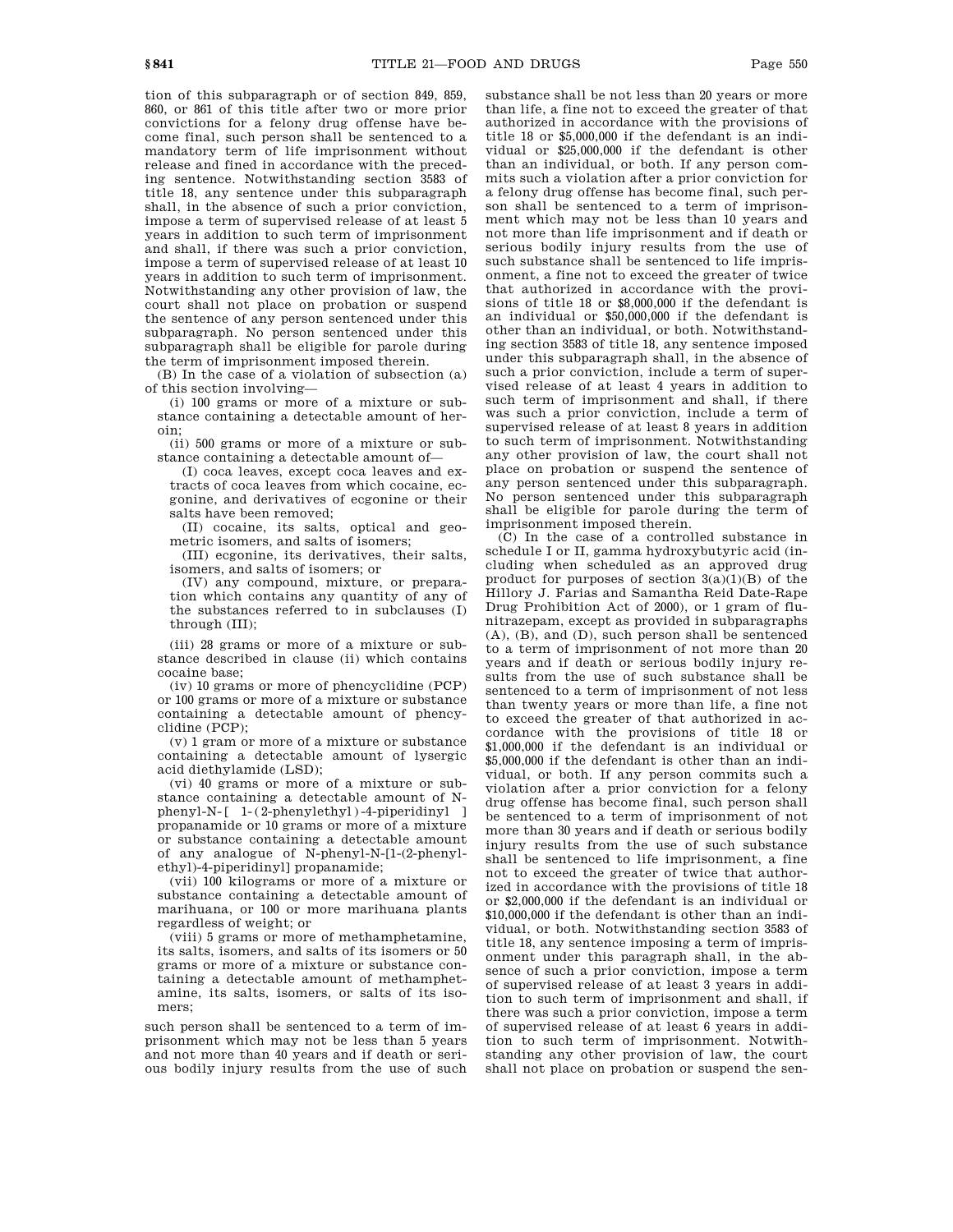tence of any person sentenced under the provisions of this subparagraph which provide for a mandatory term of imprisonment if death or serious bodily injury results, nor shall a person so sentenced be eligible for parole during the term of such a sentence.

(D) In the case of less than 50 kilograms of marihuana, except in the case of 50 or more marihuana plants regardless of weight, 10 kilograms of hashish, or one kilogram of hashish oil, such person shall, except as provided in paragraphs (4) and (5) of this subsection, be sentenced to a term of imprisonment of not more than 5 years, a fine not to exceed the greater of that authorized in accordance with the provisions of title 18 or \$250,000 if the defendant is an individual or \$1,000,000 if the defendant is other than an individual, or both. If any person commits such a violation after a prior conviction for a felony drug offense has become final, such person shall be sentenced to a term of imprisonment of not more than 10 years, a fine not to exceed the greater of twice that authorized in accordance with the provisions of title 18 or \$500,000 if the defendant is an individual or \$2,000,000 if the defendant is other than an individual, or both. Notwithstanding section 3583 of title 18, any sentence imposing a term of imprisonment under this paragraph shall, in the absence of such a prior conviction, impose a term of supervised release of at least 2 years in addition to such term of imprisonment and shall, if there was such a prior conviction, impose a term of supervised release of at least 4 years in addition to such term of imprisonment.

 $(E)(i)$  Except as provided in subparagraphs  $(C)$ and (D), in the case of any controlled substance in schedule III, such person shall be sentenced to a term of imprisonment of not more than 10 years and if death or serious bodily injury results from the use of such substance shall be sentenced to a term of imprisonment of not more than 15 years, a fine not to exceed the greater of that authorized in accordance with the provisions of title 18 or \$500,000 if the defendant is an individual or \$2,500,000 if the defendant is other than an individual, or both.

(ii) If any person commits such a violation after a prior conviction for a felony drug offense has become final, such person shall be sentenced to a term of imprisonment of not more than 20 years and if death or serious bodily injury results from the use of such substance shall be sentenced to a term of imprisonment of not more than 30 years, a fine not to exceed the greater of twice that authorized in accordance with the provisions of title 18 or \$1,000,000 if the defendant is an individual or \$5,000,000 if the defendant is other than an individual, or both.

(iii) Any sentence imposing a term of imprisonment under this subparagraph shall, in the absence of such a prior conviction, impose a term of supervised release of at least 2 years in addition to such term of imprisonment and shall, if there was such a prior conviction, impose a term of supervised release of at least 4 years in addition to such term of imprisonment.

(2) In the case of a controlled substance in schedule IV, such person shall be sentenced to a term of imprisonment of not more than 5 years, a fine not to exceed the greater of that authorized in accordance with the provisions of title 18 or \$250,000 if the defendant is an individual or \$1,000,000 if the defendant is other than an individual, or both. If any person commits such a violation after a prior conviction for a felony drug offense has become final, such person shall be sentenced to a term of imprisonment of not more than 10 years, a fine not to exceed the greater of twice that authorized in accordance with the provisions of title 18 or \$500,000 if the defendant is an individual or \$2,000,000 if the defendant is other than an individual, or both. Any sentence imposing a term of imprisonment under this paragraph shall, in the absence of such a prior conviction, impose a term of supervised release of at least one year in addition to such term of imprisonment and shall, if there was such a prior conviction, impose a term of supervised release of at least 2 years in addition to such term of imprisonment.

(3) In the case of a controlled substance in schedule V, such person shall be sentenced to a term of imprisonment of not more than one year, a fine not to exceed the greater of that authorized in accordance with the provisions of title 18 or \$100,000 if the defendant is an individual or \$250,000 if the defendant is other than an individual, or both. If any person commits such a violation after a prior conviction for a felony drug offense has become final, such person shall be sentenced to a term of imprisonment of not more than 4 years, a fine not to exceed the greater of twice that authorized in accordance with the provisions of title 18 or \$200,000 if the defendant is an individual or \$500,000 if the defendant is other than an individual, or both. Any sentence imposing a term of imprisonment under this paragraph may, if there was a prior conviction, impose a term of supervised release of not more than 1 year, in addition to such term of imprisonment.

(4) Notwithstanding paragraph (1)(D) of this subsection, any person who violates subsection (a) of this section by distributing a small amount of marihuana for no remuneration shall be treated as provided in section 844 of this title and section 3607 of title 18.

(5) Any person who violates subsection (a) of this section by cultivating or manufacturing a controlled substance on Federal property shall be imprisoned as provided in this subsection and shall be fined any amount not to exceed—

(A) the amount authorized in accordance with this section;

(B) the amount authorized in accordance with the provisions of title 18;

(C) \$500,000 if the defendant is an individual; or

(D) \$1,000,000 if the defendant is other than an individual;

or both.

(6) Any person who violates subsection (a) of this section, or attempts to do so, and knowingly or intentionally uses a poison, chemical, or other hazardous substance on Federal land, and, by such use—

(A) creates a serious hazard to humans, wildlife, or domestic animals,

(B) degrades or harms the environment or natural resources, or

(C) pollutes an aquifer, spring, stream, river, or body of water,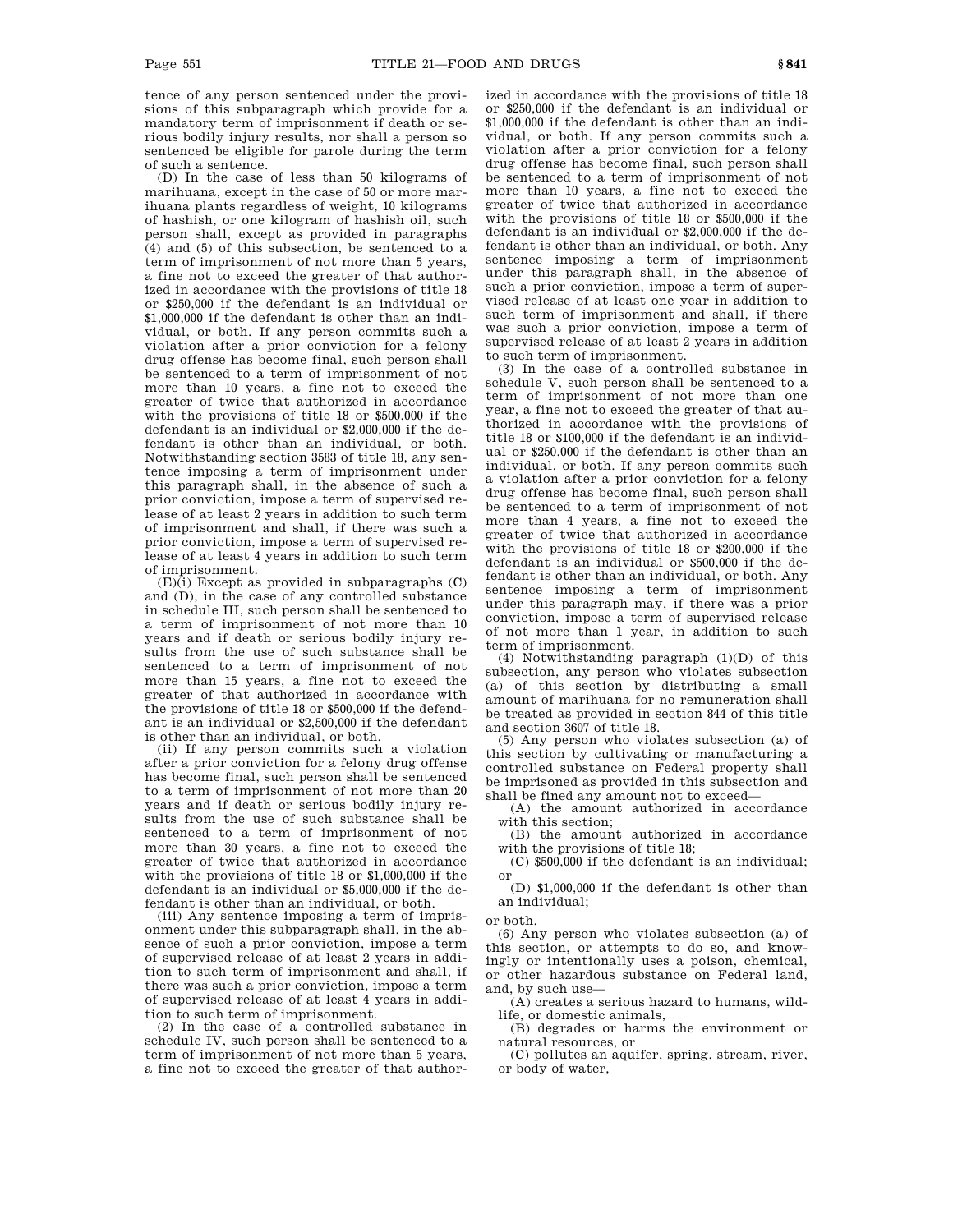shall be fined in accordance with title 18 or imprisoned not more than five years, or both.

(7) PENALTIES FOR DISTRIBUTION.—

(A) IN GENERAL.—Whoever, with intent to commit a crime of violence, as defined in section 16 of title 18 (including rape), against an individual, violates subsection (a) of this section by distributing a controlled substance or controlled substance analogue to that individual without that individual's knowledge, shall be imprisoned not more than 20 years and fined in accordance with title 18.

(B) DEFINITION.—For purposes of this paragraph, the term ''without that individual's knowledge'' means that the individual is unaware that a substance with the ability to alter that individual's ability to appraise conduct or to decline participation in or communicate unwillingness to participate in conduct is administered to the individual.

# **(c) Offenses involving listed chemicals**

Any person who knowingly or intentionally— (1) possesses a listed chemical with intent to manufacture a controlled substance except as authorized by this subchapter;

(2) possesses or distributes a listed chemical knowing, or having reasonable cause to believe, that the listed chemical will be used to manufacture a controlled substance except as authorized by this subchapter; or

(3) with the intent of causing the evasion of the recordkeeping or reporting requirements of section 830 of this title, or the regulations issued under that section, receives or distributes a reportable amount of any listed chemical in units small enough so that the making of records or filing of reports under that section is not required:

shall be fined in accordance with title 18 or imprisoned not more than 20 years in the case of a violation of paragraph (1) or (2) involving a list I chemical or not more than 10 years in the case of a violation of this subsection other than a violation of paragraph (1) or (2) involving a list I chemical, or both.

## **(d) Boobytraps on Federal property; penalties; ''boobytrap'' defined**

(1) Any person who assembles, maintains, places, or causes to be placed a boobytrap on Federal property where a controlled substance is being manufactured, distributed, or dispensed shall be sentenced to a term of imprisonment for not more than 10 years or fined under title 18, or both.

(2) If any person commits such a violation after 1 or more prior convictions for an offense punishable under this subsection, such person shall be sentenced to a term of imprisonment of not more than 20 years or fined under title 18, or both.

(3) For the purposes of this subsection, the term ''boobytrap'' means any concealed or camouflaged device designed to cause bodily injury when triggered by any action of any unsuspecting person making contact with the device. Such term includes guns, ammunition, or explosive devices attached to trip wires or other triggering mechanisms, sharpened stakes, and lines or wires with hooks attached.

# **(e) Ten-year injunction as additional penalty**

In addition to any other applicable penalty, any person convicted of a felony violation of this section relating to the receipt, distribution, manufacture, exportation, or importation of a listed chemical may be enjoined from engaging in any transaction involving a listed chemical for not more than ten years.

## **(f) Wrongful distribution or possession of listed chemicals**

(1) Whoever knowingly distributes a listed chemical in violation of this subchapter (other than in violation of a recordkeeping or reporting requirement of section 830 of this title) shall, except to the extent that paragraph (12), (13), or (14) of section 842(a) of this title applies, be fined under title 18 or imprisoned not more than 5 years, or both.

(2) Whoever possesses any listed chemical, with knowledge that the recordkeeping or reporting requirements of section 830 of this title have not been adhered to, if, after such knowledge is acquired, such person does not take immediate steps to remedy the violation shall be fined under title 18 or imprisoned not more than one year, or both.

# **(g) Internet sales of date rape drugs**

(1) Whoever knowingly uses the Internet to distribute a date rape drug to any person, knowing or with reasonable cause to believe that—

(A) the drug would be used in the commission of criminal sexual conduct; or

(B) the person is not an authorized purchaser;

shall be fined under this subchapter or imprisoned not more than 20 years, or both.

(2) As used in this subsection:

(A) The term ''date rape drug'' means—

(i) gamma hydroxybutyric acid (GHB) or any controlled substance analogue of GHB, including gamma butyrolactone (GBL) or 1,4–butanediol;

(ii) ketamine;

(iii) flunitrazepam; or

(iv) any substance which the Attorney General designates, pursuant to the rulemaking procedures prescribed by section 553 of title 5, to be used in committing rape or sexual assault.

The Attorney General is authorized to remove any substance from the list of date rape drugs pursuant to the same rulemaking authority.

(B) The term ''authorized purchaser'' means any of the following persons, provided such person has acquired the controlled substance in accordance with this chapter:

(i) A person with a valid prescription that is issued for a legitimate medical purpose in the usual course of professional practice that is based upon a qualifying medical relationship by a practitioner registered by the Attorney General. A ''qualifying medical relationship'' means a medical relationship that exists when the practitioner has conducted at least 1 medical evaluation with the authorized purchaser in the physical presence of the practitioner, without regard to whether portions of the evaluation are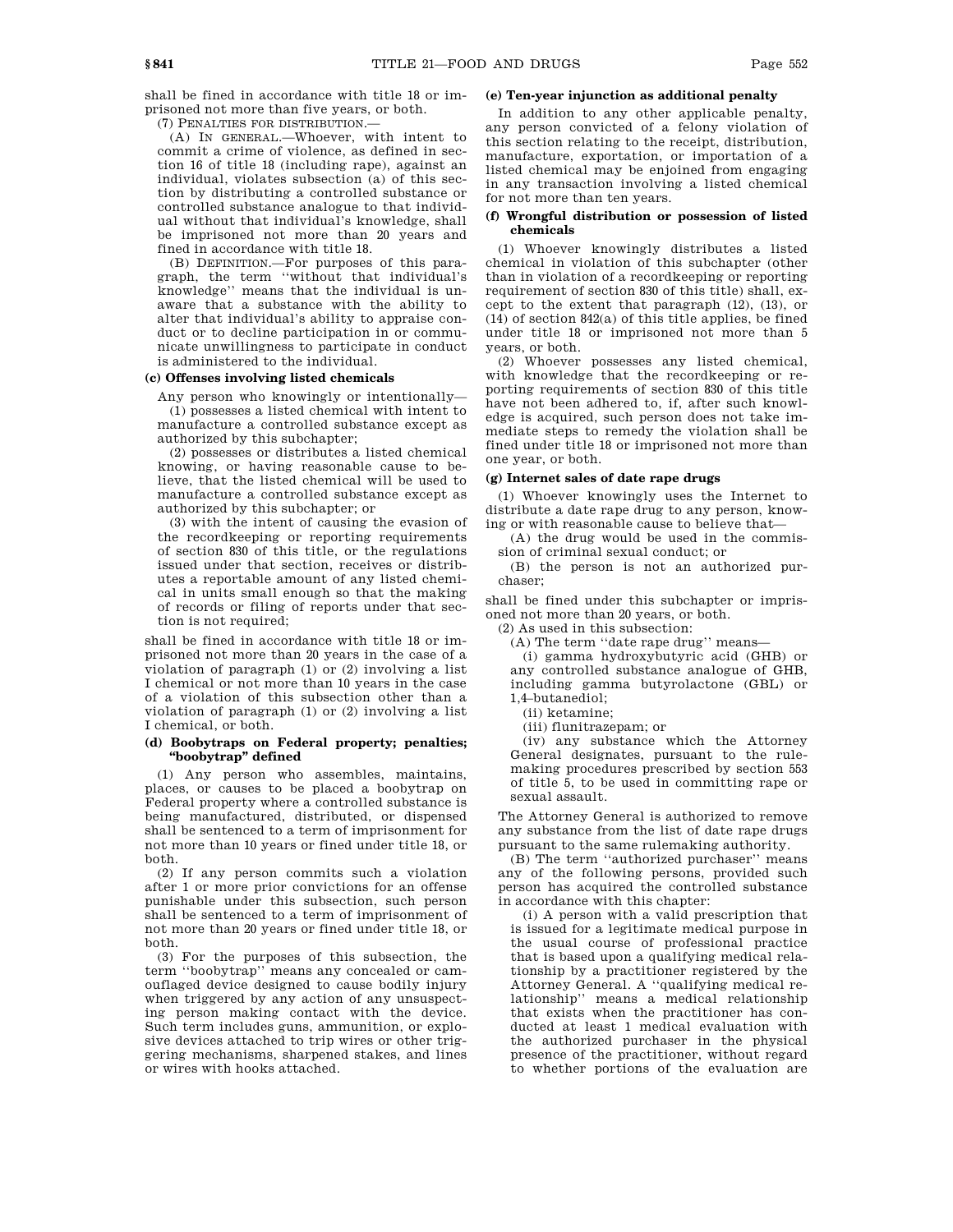conducted by other heath<sup>1</sup> professionals. The preceding sentence shall not be construed to imply that 1 medical evaluation demonstrates that a prescription has been issued for a legitimate medical purpose within the usual course of professional practice.

(ii) Any practitioner or other registrant who is otherwise authorized by their registration to dispense, procure, purchase, manufacture, transfer, distribute, import, or export the substance under this chapter.

(iii) A person or entity providing documentation that establishes the name, address, and business of the person or entity and which provides a legitimate purpose for using any ''date rape drug'' for which a prescription is not required.

(3) The Attorney General is authorized to promulgate regulations for record-keeping and reporting by persons handling 1,4–butanediol in order to implement and enforce the provisions of this section. Any record or report required by such regulations shall be considered a record or report required under this chapter.

# **(h) Offenses involving dispensing of controlled substances by means of the Internet**

## **(1) In general**

It shall be unlawful for any person to knowingly or intentionally—

(A) deliver, distribute, or dispense a controlled substance by means of the Internet, except as authorized by this subchapter; or

(B) aid or abet (as such terms are used in section 2 of title 18) any activity described in subparagraph (A) that is not authorized by this subchapter.

## **(2) Examples**

Examples of activities that violate paragraph (1) include, but are not limited to, knowingly or intentionally—

(A) delivering, distributing, or dispensing a controlled substance by means of the Internet by an online pharmacy that is not validly registered with a modification authorizing such activity as required by section 823(f) of this title (unless exempt from such registration);

(B) writing a prescription for a controlled substance for the purpose of delivery, distribution, or dispensation by means of the Internet in violation of section 829(e) of the title;

(C) serving as an agent, intermediary, or other entity that causes the Internet to be used to bring together a buyer and seller to engage in the dispensing of a controlled substance in a manner not authorized by sections 2 823(f) or 829(e) of this title;

(D) offering to fill a prescription for a controlled substance based solely on a consumer's completion of an online medical questionnaire; and

(E) making a material false, fictitious, or fraudulent statement or representation in a notification or declaration under subsection

(d) or (e), respectively, of section 831 of this title.

# **(3) Inapplicability**

(A) This subsection does not apply to—

(i) the delivery, distribution, or dispensation of controlled substances by nonpractitioners to the extent authorized by their registration under this subchapter;

(ii) the placement on the Internet of material that merely advocates the use of a controlled substance or includes pricing information without attempting to propose or facilitate an actual transaction involving a controlled substance; or

(iii) except as provided in subparagraph (B), any activity that is limited to—

(I) the provision of a telecommunications service, or of an Internet access service or Internet information location tool (as those terms are defined in section 231 of title 47); or

(II) the transmission, storage, retrieval, hosting, formatting, or translation (or any combination thereof) of a communication, without selection or alteration of the content of the communication, except that deletion of a particular communication or material made by another person in a manner consistent with section 230(c) of title 47 shall not constitute such selection or alteration of the content of the communication.

(B) The exceptions under subclauses (I) and (II) of subparagraph (A)(iii) shall not apply to a person acting in concert with a person who violates paragraph (1).

## **(4) Knowing or intentional violation**

Any person who knowingly or intentionally violates this subsection shall be sentenced in accordance with subsection (b).

(Pub. L. 91–513, title II, §401, Oct. 27, 1970, 84 Stat. 1260; Pub. L. 95–633, title II, §201, Nov. 10, 1978, 92 Stat. 3774; Pub. L. 96–359, §8(c), Sept. 26, 1980, 94 Stat. 1194; Pub. L. 98–473, title II, §§224(a), 502, 503(b)(1), (2), Oct. 12, 1984, 98 Stat. 2030, 2068, 2070; Pub. L. 99–570, title I, §§1002, 1003(a), 1004(a), 1005(a), 1103, title XV, §15005, Oct. 27, 1986, 100 Stat. 3207–2, 3207–5, 3207–6, 3207–11, 3702–192; Pub. L. 100–690, title VI, §§6055, 6254(h), 6452(a), 6470(g), (h), 6479, Nov. 18, 1988, 102 Stat. 4318, 4367, 4371, 4378, 4381; Pub. L. 101–647, title X, §1002(e), title XII, §1202, title XXXV, §3599K, Nov. 29, 1990, 104 Stat. 4828, 4830, 4932; Pub. L. 103–322, title IX, §90105(a), (c), title XVIII, §180201(b)(2)(A), Sept. 13, 1994, 108 Stat. 1987, 1988, 2047; Pub. L. 104–237, title II, §206(a), title III, §302(a), Oct. 3, 1996, 110 Stat. 3103, 3105; Pub. L. 104–305, §2(a), (b)(1), Oct. 13, 1996, 110 Stat. 3807; Pub. L. 105–277, div. E, §2(a), Oct. 21, 1998, 112 Stat. 2681–759; Pub. L. 106–172, §§3(b)(1), 5(b), 9, Feb. 18, 2000, 114 Stat. 9, 10, 13; Pub. L. 107–273, div. B, title III, §3005(a), title IV, §4002(d)(2)(A), Nov. 2, 2002, 116 Stat. 1805, 1809; Pub. L. 109–177, title VII, §§711(f)(1)(B), 732, Mar. 9, 2006, 120 Stat. 262, 270; Pub. L. 109–248, title II, §201, July 27, 2006, 120 Stat. 611; Pub. L. 110–425, §3(e), (f), Oct. 15, 2008, 122 Stat. 4828, 4829; Pub. L. 111–220, §§2(a), 4(a), Aug. 3, 2010, 124 Stat. 2372.)

<sup>1</sup>So in original. Probably should be ''health''.

<sup>2</sup>So in original. Probably should be ''section''.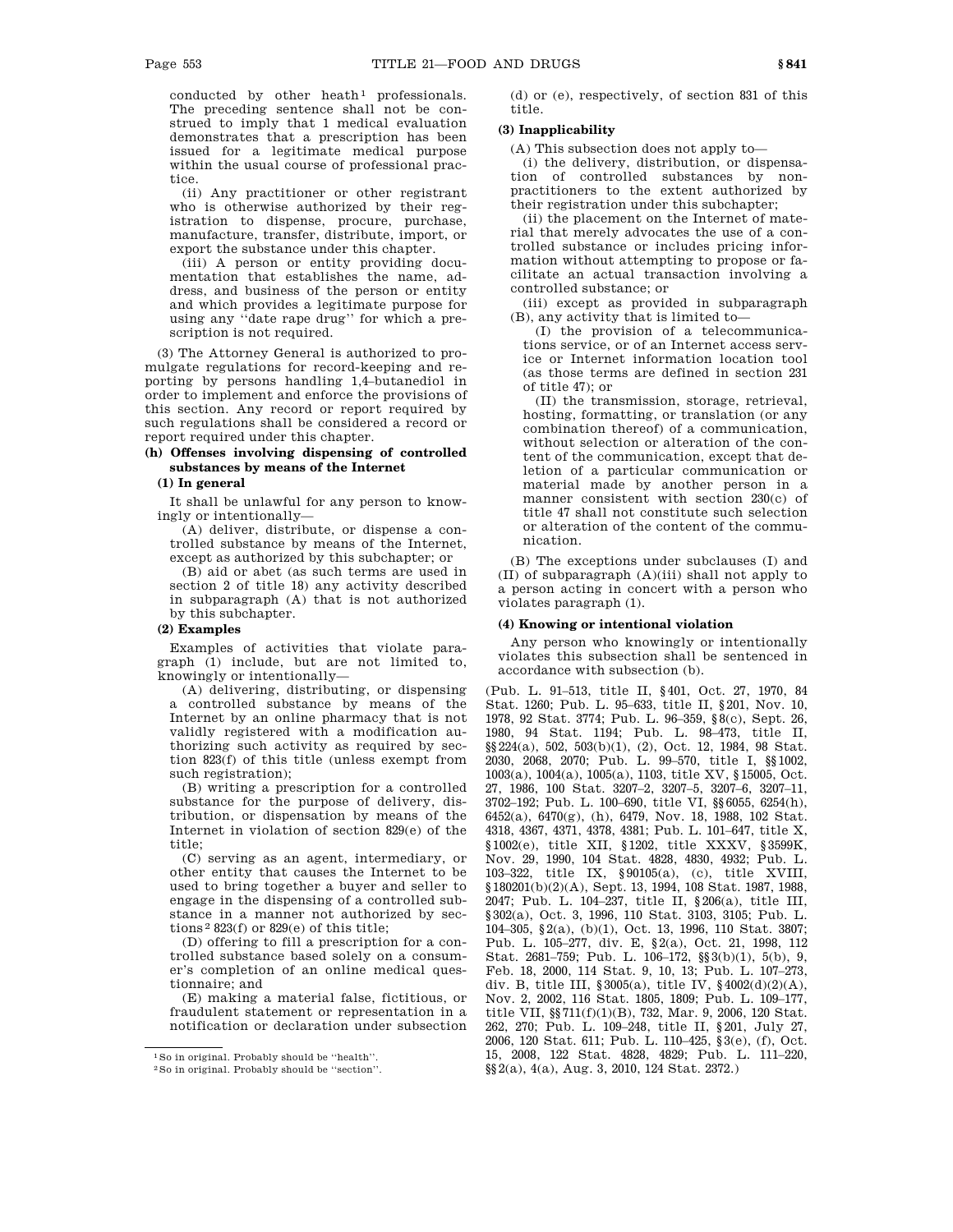#### REFERENCES IN TEXT

This subchapter, referred to in subsecs. (a), (b)(1),  $(c)(1)$ ,  $(2)$ ,  $(f)(1)$ ,  $(g)(1)$ , and  $(h)(1)$ ,  $(3)(A)(i)$ , was in the original ''this title'', meaning title II of Pub. L. 91–513, Oct. 27, 1970, 84 Stat. 1242, and is popularly known as the ''Controlled Substances Act''. For complete classification of title II to the Code, see second paragraph of Short Title note set out under section 801 of this title and Tables.

Schedules I, II, III, IV, and V, referred to in subsec. (b), are set out in section 812(c) of this title.

Subchapter II of this chapter, referred to in subsec. (b)(1), was in the original ''title III'', meaning title III of Pub. L. 91–513, Oct. 27, 1970, 84 Stat. 1285. Part A of title III comprises subchapter II of this chapter. For classification of Part B, consisting of sections 1101 to 1105 of title III, see Tables.

Section 3(a)(1)(B) of the Hillory J. Farias and Samantha Reid Date-Rape Prohibition Act of 2000, referred to in subsec. (b)(1)(C), is section  $3(a)(1)(B)$  of Pub. L. 106–172, which is set out in a note under section 812 of this title.

This chapter, referred to in subsec.  $(g)(2)(B)$ ,  $(3)$ , was in the original ''this Act'', meaning Pub. L. 91–513, Oct. 27, 1970, 84 Stat. 1236. For complete classification of this Act to the Code, see Short Title note set out under section 801 of this title and Tables.

#### **AMENDMENTS**

2010—Subsec. (b)(1)(A). Pub. L. 111–220,  $\S(4(a)(1))$ , in concluding provisions, substituted ''\$10,000,000'' for ''\$4,000,000'', ''\$50,000,000'' for ''\$10,000,000'', ''\$20,000,000'' for "\$8,000,000", and "\$75,000,000" for "\$20,000,000"

Subsec. (b)(1)(A)(iii). Pub. L. 111-220,  $\S$ 2(a)(1), substituted ''280 grams'' for ''50 grams''.

Subsec. (b)(1)(B). Pub. L. 111–220, §4(a)(2), in concluding provisions, substituted ''\$5,000,000'' for ''\$2,000,000'', ''\$25,000,000'' for ''\$5,000,000'', ''\$8,000,000'' for ''\$4,000,000'', and ''\$50,000,000'' for ''\$10,000,000''.

Subsec. (b)(1)(B)(iii). Pub. L. 111–220,  $\S(2a)(2)$ , substituted ''28 grams'' for ''5 grams''.

2008—Subsec. (b)(1)(D). Pub. L. 110–425, §3(e)(1)(A), struck out ''or in the case of any controlled substance in schedule III (other than gamma hydroxybutyric acid), or 30 milligrams of flunitrazepam'' after ''hashish oil''.

Subsec. (b)(1)(E). Pub. L. 110–425, §3(e)(1)(B), added subpar. (E).

Subsec. (b)(2). Pub. L. 110–425, §3(e)(2), substituted ''5 years'' for ''3 years'', ''10 years'' for ''6 years'', and ''after a prior conviction for a felony drug offense has become final,'' for ''after one or more prior convictions of him for an offense punishable under this paragraph, or for a felony under any other provision of this subchapter or subchapter II of this chapter or other law of a State, the United States, or a foreign country relating to narcotic drugs, marihuana, or depressant or stimulant substances, have become final,'

Subsec. (b)(3). Pub. L. 110–425, §3(e)(3), substituted ''4 years'' for ''2 years'' and ''after a prior conviction for a felony drug offense has become final,'' for ''after one or more convictions of him for an offense punishable under this paragraph, or for a crime under any other provision of this subchapter or subchapter II of this chapter or other law of a State, the United States, or a foreign country relating to narcotic drugs, marihuana, or depressant or stimulant substances, have become final,'' and inserted at end ''Any sentence imposing a term of imprisonment under this paragraph may, if there was a prior conviction, impose a term of supervised release of not more than 1 year, in addition to such term of imprisonment.''

Subsec. (h). Pub. L. 110–425,  $\S 3(f)$ , added subsec. (h).

2006—Subsec. (b)(5). Pub. L. 109–177, §732, inserted ''or manufacturing'' after ''cultivating'' in introductory provisions.

Subsec. (f)(1). Pub. L. 109–177, §711(f)(1)(B), inserted '', except to the extent that paragraph (12), (13), or (14) of section 842(a) of this title applies,'' after ''shall''.

Subsec. (g). Pub. L. 109–248 added subsec. (g).

2002—Subsec. (b)(1)(A), (B). Pub. L. 107–273, §3005(a), substituted ''Notwithstanding section 3583 of title 18, any sentence'' for ''Any sentence'' in concluding provisions.

Subsec. (b)(1)(C), (D). Pub. L. 107–273, §3005(a), substituted ''Notwithstanding section 3583 of title 18, any sentence" for "Any sentence".

Subsec. (d)(1). Pub. L. 107-273,  $\frac{6}{9}4002(d)(2)(A)(i)$ , substituted ''or fined under title 18, or both'' for ''and shall be fined not more than \$10,000''.

Subsec. (d)(2). Pub. L. 107–273, §4002(d)(2)(A)(ii), substituted ''or fined under title 18, or both'' for ''and shall be fined not more than \$20,000''.

2000—Subsec. (b)(1)(C). Pub. L. 106–172, §3(b)(1)(A), inserted ''gamma hydroxybutyric acid (including when scheduled as an approved drug product for purposes of section 3(a)(1)(B) of the Hillory J. Farias and Samantha Reid Date-Rape Drug Prohibition Act of 2000),'' after 'schedule I or II," in first sentence.

Subsec. (b)(1)(D). Pub. L. 106–172, §3(b)(1)(B), substituted ''(other than gamma hydroxybutyric acid), or 30'' for '', or 30''.

Subsec. (b)(7)(A). Pub. L. 106–172, §5(b), inserted ''or controlled substance analogue'' after ''distributing a controlled substance''.

Subsecs. (c) to (g). Pub. L. 106–172, §9, redesignated subsecs. (d) to (g) as (c) to (f), respectively.

1998—Subsec. (b)(1). Pub. L. 105–277 in subpar. (A)(viii) substituted ''50 grams'' and ''500 grams'' for ''100 grams'' and ''1 kilogram'', respectively, and in subpar. (B)(viii) substituted ''5 grams'' and ''50 grams'' for ''10

grams'' and ''100 grams'', respectively. 1996—Subsec. (b)(1)(C). Pub. L. 104–305, §2(b)(1)(A), inserted '', or 1 gram of flunitrazepam,'' after ''schedule I or II''.

Subsec. (b)(1)(D). Pub. L. 104–305, §2(b)(1)(B), inserted ''or 30 milligrams of flunitrazepam,'' after ''schedule III,''.

Subsec. (b)(7). Pub. L. 104–305, §2(a), added par. (7).

Subsec. (d). Pub. L. 104–237, §302(a), in concluding provisions, substituted ''not more than 20 years in the case of a violation of paragraph (1) or (2) involving a list I chemical or not more than 10 years in the case of a violation of this subsection other than a violation of paragraph (1) or (2) involving a list I chemical,'' for ''not more than 10 years,'

Subsec. (f). Pub. L. 104–237, §206(a), inserted ''manufacture, exportation,'' after ''distribution,'' and struck out ''regulated'' after ''engaging in any''.

1994—Subsec. (b). Pub. L. 103–322, §180201(b)(2)(A), inserted ''849,'' before ''859,'' in introductory provisions.

 ${\tt Subsec.} \quad {\rm (b)} (1) {\rm (A)}. \quad {\tt Pub.} \quad {\tt L.} \quad 103–322, \quad \S\$\,90105 {\rm (c)},$  $180201(b)(2)(A)$ , in concluding provisions, inserted "849, before ''859,'' and struck out ''For purposes of this subparagraph, the term 'felony drug offense' means an offense that is a felony under any provision of this subchapter or any other Federal law that prohibits or restricts conduct relating to narcotic drugs, marihuana, or depressant or stimulant substances or a felony under any law of a State or a foreign country that prohibits or restricts conduct relating to narcotic drugs, marihuana, or depressant or stimulant substances.'' before 'Any sentence under this subparagraph''

Subsec. (b)(1)(B). Pub. L. 103-322, §90105(a), in sentence in concluding provisions beginning ''If any person commits'', substituted ''a prior conviction for a felony drug offense has become final'' for ''one or more prior convictions for an offense punishable under this paragraph, or for a felony under any other provision of this subchapter or subchapter II of this chapter or other law of a State, the United States, or a foreign country relating to narcotic drugs, marihuana, or depressant or stimulant substances, have become final''.

Subsec. (b)(1)(C). Pub. L. 103–322, §90105(a), in sentence beginning ''If any person commits'', substituted ''a prior conviction for a felony drug offense has become final'' for ''one or more prior convictions for an offense punishable under this paragraph, or for a felony under any other provision of this subchapter or sub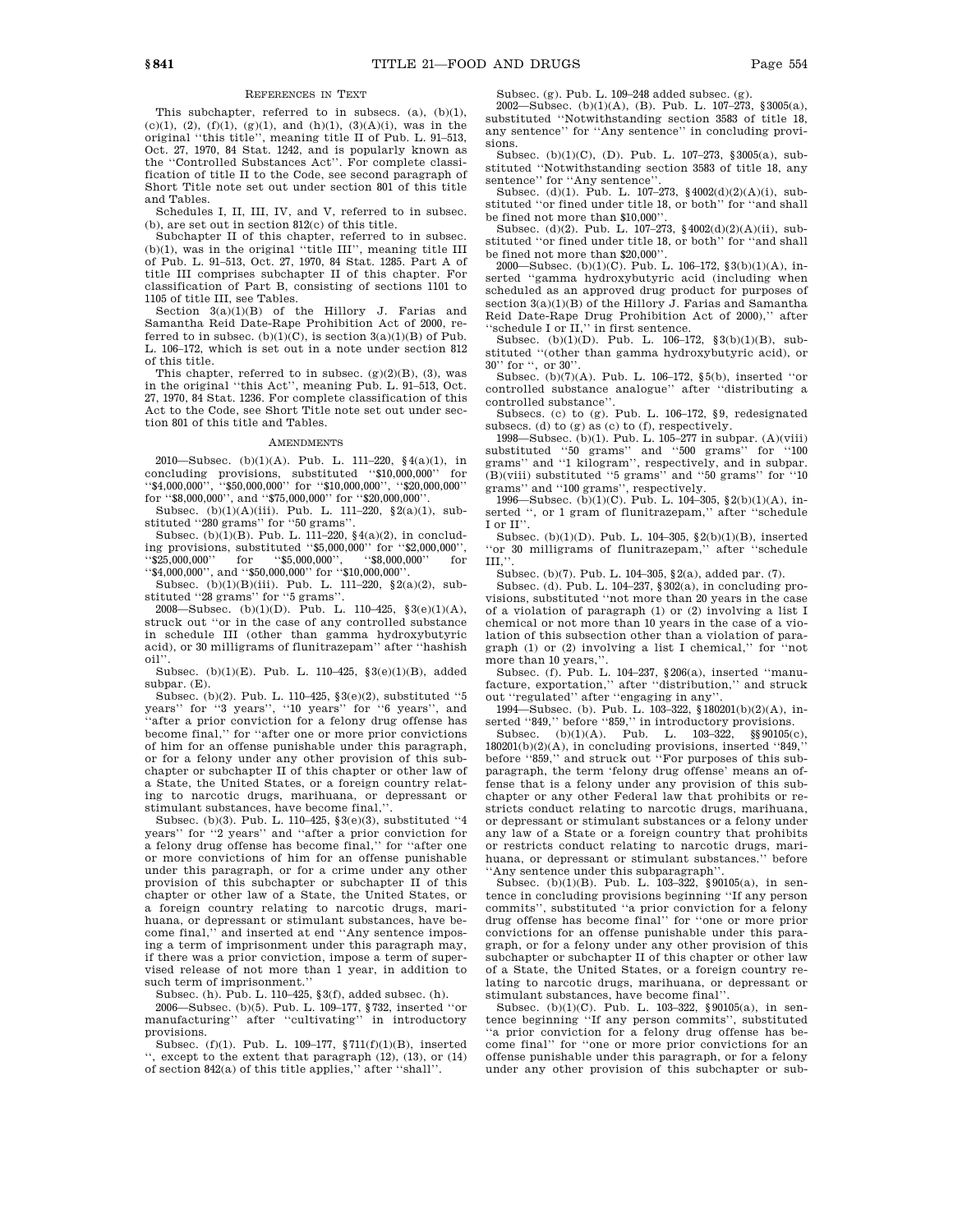chapter II of this chapter or other law of a State, the United States or a foreign country relating to narcotic drugs, marihuana, or depressant or stimulant substances, have become final''.

Subsec. (b)(1)(D). Pub. L. 103–322, §90105(a), in sentence beginning ''If any person commits'', substituted ''a prior conviction for a felony drug offense has become final'' for ''one or more prior convictions of him for an offense punishable under this paragraph, or for a felony under any other provision of this subchapter or subchapter II of this chapter or other law of a State, the United States, or a foreign country relating to narcotic drugs, marihuana, or depressant or stimulant substances, have become final''.

1990—Subsec. (b). Pub. L. 101–647, §1002(e)(1), substituted ''section 859, 860, or 861'' for ''section 845, 845a, or 845b'' in introductory provisions.

Subsec. (b)(1)(A). Pub. L. 101–647, §1002(e)(1), substituted ''section 859, 860, or 861'' for ''section 845, 845a, or 845b'' in concluding provisions.

Subsec.  $(b)(1)(A)(ii)(IV)$ . Pub. L. 101-647, §3599K, substituted ''any of the substances'' for ''any of the substance''.

Subsec. (b)(1)(A)(viii). Pub. L. 101–647, §1202, substituted ''or 1 kilogram or more of a mixture or substance containing a detectable amount of methamphetamine'' for ''or 100 grams or more of a mixture or substance containing a detectable amount of methamphetamine''.

Subsec. (b)(1)(B)(ii)(IV). Pub. L. 101–647, §3599K, substituted ''any of the substances'' for ''any of the substance''.

Subsec. (c). Pub. L. 101–647, §1002(e)(2), directed amendment of subsec. (c) by substituting ''section 859, 860, or 861 of this title'' for ''section 845, 845a, or 845b of this title''. Subsec. (c) was previously repealed by Pub. L. 98–473, §224(a)(2), as renumbered by Pub. L. 99–570, §1005(a), effective Nov. 1, 1987, and applicable only to offenses committed after the taking effect of such amendment. See 1984 Amendment note and Effective Date of 1984 Amendment note below.

1988—Subsec. (b)(1)(A). Pub. L. 100–690, §§6452(a), 6470(g), 6479(1), inserted '', or 1,000 or more marihuana plants regardless of weight'' in cl. (vii), added cl. (viii), substituted ''a prior conviction for a felony drug offense has become final'' for ''one or more prior convictions for an offense punishable under this paragraph, or for a felony under any other provision of this subchapter or subchapter II of this chapter or other law of a State, the United States, or a foreign country relating to narcotic drugs, marihuana, or depressant or stimulant substances, have become final'' in second sentence, and added provisions relating to sentencing for a person who violates this subpar. or section 485, 485a, or 485b of this title after two or more prior convictions for a felony drug offense have become final and defining ''felony drug offense''.

Subsec. (b)(1)(B). Pub. L. 100–690, §§6470(h), 6479(2), inserted ", or 100 or more marihuana plants regardless of weight'' in cl. (vii) and added cl. (viii).

Subsec. (b)(1)(D). Pub. L. 100–690,  $\S 6479(3),$  substituted ''50 or more marihuana plants'' for ''100 or more marihuana plants''.

Subsec. (b)(6). Pub. L. 100–690, §6254(h), added par. (6). Subsec. (d). Pub. L. 100–690, §6055(a), amended subsec. (d) generally. Prior to amendment, subsec. (d) read as

follows: ''Any person who knowingly or intentionally— ''(1) possesses any piperidine with intent to manufacture phencyclidine except as authorized by this subchapter, or

''(2) possesses any piperidine knowing, or having reasonable cause to believe, that the piperidine will be used to manufacture phencyclidine except as authorized by this subchapter,

shall be sentenced to a term of imprisonment of not more than 5 years, a fine not to exceed the greater of that authorized in accordance with the provisions of title 18 or \$250,000 if the defendant is an individual or \$1,000,000 if the defendant is other than an individual, or both.''

Subsecs. (f), (g). Pub. L. 100–690, §6055(b), added subsecs. (f) and (g).

1986—Pub. L. 99–570, §1005(a), amended Pub. L. 98–473, §224(a). See 1984 Amendment note below.

Subsec. (b). Pub. L. 99–570, §1103(a), substituted '', 845a, or 845b'' for ''or 845a'' in introductory provisions.

Subsec. (b)(1)(A). Pub. L. 99–570, §1002(2), amended subpar. (A) generally. Prior to amendment, subpar. (A) read as follows: ''In the case of a violation of subsection (a) of this section involving—

''(i) 100 grams or more of a controlled substance in schedule I or II which is a mixture or substance containing a detectable amount of a narcotic drug other than a narcotic drug consisting of—

''(I) coca leaves;

''(II) a compound, manufacture, salt, derivative, or preparation of coca leaves; or

''(III) a substance chemically identical thereto;

''(ii) a kilogram or more of any other controlled substance in schedule I or II which is a narcotic drug;

(iii) 500 grams or more of phencyclidine (PCP); or ''(iv) 5 grams or more of lysergic acid diethylamide  $(LSD)$ ;

such person shall be sentenced to a term of imprisonment of not more than 20 years, a fine of not more than \$250,000, or both. If any person commits such a violation after one or more prior convictions of him for an offense punishable under this paragraph, or for a felony under any other provision of this subchapter or subchapter II of this chapter or other law of a State, the United States, or a foreign country relating to narcotic drugs, marihuana, or depressant or stimulant substances, have become final, such person shall be sentenced to a term of imprisonment of not more than 40 years, a fine of not more than \$500,000, or both''.

Subsec. (b)(1)(B). Pub. L. 99–570, §1002(2), amended subpar. (B) generally. Prior to amendment, subpar. (B) read as follows: ''In the case of a controlled substance in schedule I or II except as provided in subparagraphs (A) and (C),, such person shall be sentenced to a term of imprisonment of not more than 15 years, a fine of not more than \$125,000, or both. If any person commits such a violation after one or more prior convictions of him for an offense punishable under this paragraph, or for a felony under any other provision of this subchapter or subchapter II of this chapter or other law of a State, the United States, or a foreign country relating to narcotic drugs, marihuana, or depressant or stimulant substances, have become final, such person shall be sentenced to a term of imprisonment of not more than 30 years, a fine of not more than \$250,000, or both. Any sentence imposing a term of imprisonment under this paragraph shall, in the absence of such a prior conviction, impose a special parole term of at least 3 years in addition to such term of imprisonment and shall, if there was such a prior conviction, impose a special parole term of at least 6 years in addition to such term of imprisonment.''

Subsec. (b)(1)(C). Pub. L. 99–570, §1002(2), added subpar. (C). Former subpar. (C) redesignated (D).

Subsec. (b)(1)(D). Pub. L. 99–570, §1004(a), substituted ''term of supervised release'' for ''special parole term'' in two places.

Pub. L. 99–570, §§1002(1), 1003(a)(1), redesignated former subpar. (C) as (D), substituted ''a fine not to exceed the greater of that authorized in accordance with the provisions of title 18 or \$250,000 if the defendant is an individual or \$1,000,000 if the defendant is other than an individual'' for ''a fine of not more than \$50,000'' and ''a fine not to exceed the greater of twice that authorized in accordance with the provisions of title 18 or \$500,000 if the defendant is an individual or \$2,000,000 if the defendant is other than an individual'' for ''a fine of not more than \$100,000'', and inserted ''except in the case of 100 or more marihuana plants regardless of weight,''.

Subsec. (b)(2). Pub. L. 99–570, §1004(a), substituted ''term of supervised release'' for ''special parole term'' in two places.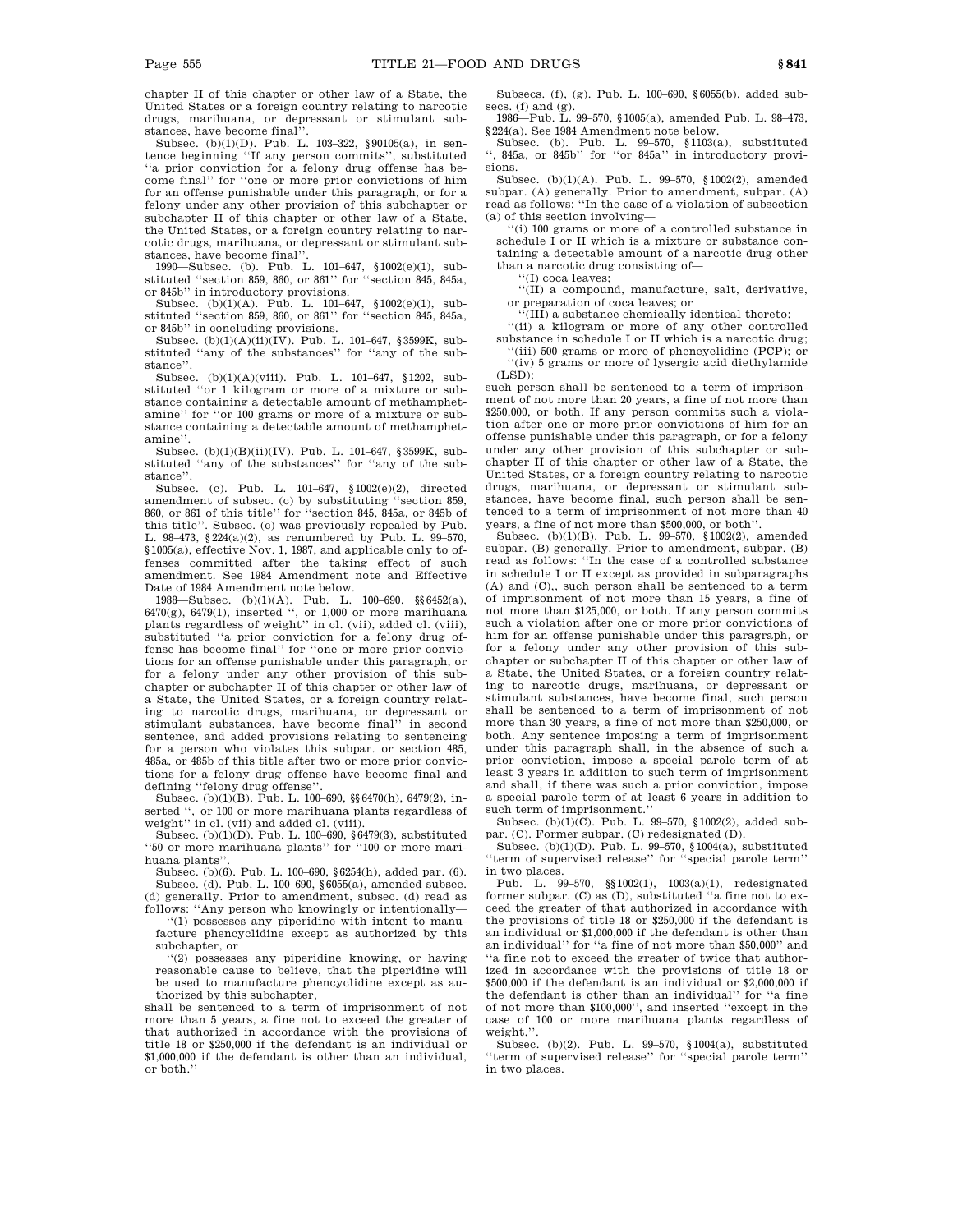Pub. L. 99–570, §1003(a)(2), substituted ''a fine not to exceed the greater of that authorized in accordance with the provisions of title 18 or \$250,000 if the defendant is an individual or \$1,000,000 if the defendant is other than an individual'' for ''a fine of not more than \$25,000'' and ''a fine not to exceed the greater of twice that authorized in accordance with the provisions of title 18 or \$500,000 if the defendant is an individual or \$2,000,000 if the defendant is other than an individual'' for "a fine of not more than \$50,000".

Subsec. (b)(3). Pub. L. 99–570, §1003(a)(3), substituted ''a fine not to exceed the greater of that authorized in accordance with the provisions of title 18 or \$100,000 if the defendant is an individual or \$250,000 if the defendant is other than an individual'' for ''a fine of not more than \$10,000'' and ''a fine not to exceed the greater of twice that authorized in accordance with the provisions of title 18 or \$200,000 if the defendant is an individual or \$500,000 if the defendant is other than an individual'' for ''a fine of not more than \$20,000''.

Subsec. (b)(4). Pub. L. 99–570, §1003(a)(4), which directed the substitution of " $1(D)$ " for " $1(C)$ " was executed by substituting " $(1)(D)$ " for " $(1)(C)$ " as the probable intent of Congress.

Subsec. (b)(5). Pub. L. 99–570, §1003(a)(5), amended par. (5) generally. Prior to amendment, par. (5) read as follows: ''Notwithstanding paragraph (1), any person who violates subsection (a) of this section by cultivating a controlled substance on Federal property shall be fined not more than—

'(A) \$500,000 if such person is an individual; and

''(B) \$1,000,000 if such person is not an individual.'' Subsec. (c). Pub. L. 99–570, §1004(a), substituted ''term of supervised release'' for ''special parole term'' wherever appearing, effective Nov. 1, 1987, the effective date of the repeal of subsec. (c) by Pub. L.  $98-473$ ,  $224(a)(2)$ . See 1984 Amendment note below.

Pub. L. 99–570, §1103(b), substituted '', 845a, or 845b'' for "845a" in two places.

Subsec. (d). Pub. L. 99–570, §1003(a)(6), substituted ''a fine not to exceed the greater of that authorized in accordance with the provisions of title 18 or \$250,000 if the defendant is an individual or \$1,000,000 if the defendant is other than an individual'' for ''a fine of not more than \$15,000''.

Subsec. (e). Pub. L. 99–570, §15005, added subsec. (e).

1984—Subsec. (b). Pub. L. 98–473, §503(b)(1), inserted reference to section 845a of this title in provisions preceding par. (1)(A).

Pub. L.  $98-473$ ,  $$224(a)(1)-(3)$ , (5), which directed amendment of this subsection effective Nov. 1, 1987 (see section  $235(a)(1)$  of Pub. L. 98-473 set out as an Effective Date note under section 3551 of Title 18, Crimes and Criminal Procedure) was repealed by Pub. L. 99–570, §1005(a), and the remaining pars. (4) and (6) of Pub. L. 98–473,  $§224(a)$ , were redesignated as pars. (1) and (2), respectively.

Subsec. (b)(1)(A). Pub. L. 98–473, §502(1)(A), added sub-

par. (A). Former subpar. (A) redesignated (B). Subsec. (b)(1)(B). Pub. L. 98–473, §502(1)(A), (B), redesignated former subpar. (A) as (B), substituted ''except as provided in subparagraphs (A) and (C),'' for ''which is a narcotic drug'', ''\$125,000'' for ''\$25,000'', and ''\$250,000'' for ''\$50,000'', and inserted references to laws of a State and a foreign country. Former subpar. (B) redesignated (C).

Subsec. (b)(1)(C). Pub. L. 98–473, §502(1)(A), (C), redesignated former subpar. (B) as (C), substituted ''less than 50 kilograms of marihuana, 10 kilograms of hashish, or one kilogram of hashish oil'' for ''a controlled substance in schedule I or II which is not a narcotic drug'', ''and (5)'' for '', (5), and (6)'', ''\$50,000'' for ''\$15,000'', and ''\$100,000'' for ''\$30,000'', and inserted references to laws of a State and a foreign country. Subsec. (b)(2). Pub. L. 98–473, §502(2), substituted

''\$25,000'' for ''\$10,000'' and ''\$50,000'' for ''\$20,000'', and inserted references to laws of a State or of a foreign country.

Subsec. (b)(3). Pub. L. 98–473, §502(3), substituted ''\$10,000'' for ''\$5,000'' and ''\$20,000'' for ''\$10,000'', and inserted references to laws of a State or of a foreign country.

Subsec. (b)(4). Pub. L. 98–473, §502(4), substituted  $'(1)(C)''$  for  $''(1)(B)''$ .

Pub. L. 98–473, §224(a)(1), as renumbered by Pub. L. 99–570, §1005(a), substituted ''in section 844 of this title and section 3607 of title 18'' for ''in subsections (a) and (b) of section 844 of this title''.

Subsec. (b)(5). Pub. L. 98–473, §502(5), (6), added par. (5) and struck out former par. (5) which related to penalties for manufacturing, etc., phencyclidine.

Subsec. (b)(6). Pub. L. 98–473, §502(5), struck out par. (6) which related to penalties for violations involving a quantity of marihuana exceeding 1,000 pounds.

Subsec. (c). Pub. L. 98–473, §224(a)(2), as renumbered by Pub. L. 99–570, §1005(a), struck out subsec. (c) which read as follows: ''A special parole term imposed under this section or section 845, 845a, or 845b of this title may be revoked if its terms and conditions are violated. In such circumstances the original term of imprisonment shall be increased by the period of the special parole term and the resulting new term of imprisonment shall not be diminished by the time which was spent on special parole. A person whose special parole term has been revoked may be required to serve all or part of the remainder of the new term of imprisonment. A special parole term provided for in this section or section 845, 845a, or 845b of this title shall be in addition to, and not in lieu of, any other parole provided for by law.

Pub. L. 98-473, §503(b)(2), inserted reference to section 845a of this title in two places.

1980—Subsec. (b)(1)(B). Pub. L. 96–359, §8(c)(1), inserted reference to par. (6) of this subsection.

Subsec. (b)(6). Pub. L. 96–359, §8(c)(2), added par. (6). 1978—Subsec. (b)(1)(B). Pub. L. 95–633, §201(1), inserted '', except as provided in paragraphs (4) and (5) of this

subsection,'' after ''such person shall''. Subsec. (b)(5). Pub. L. 95–633, §201(2), added par. (5).

Subsec. (d). Pub. L. 95–633, §201(3), added subsec. (d).

## EFFECTIVE DATE OF 2008 AMENDMENT

Amendment by Pub. L. 110–425 effective 180 days after Oct. 15, 2008, except as otherwise provided, see section 3(j) of Pub. L. 110–425, set out as a note under section 802 of this title.

#### EFFECTIVE DATE OF 1988 AMENDMENT

Amendment by section 6055 of Pub. L. 100–690 effective 120 days after Nov. 18, 1988, see section 6061 of Pub. L. 100–690, set out as a note under section 802 of this title.

#### EFFECTIVE DATE OF 1986 AMENDMENT

Section 1004(b) of Pub. L. 99–570 provided that: ''The amendments made by this section [amending this section and sections 845, 845a, 960, and 962 of this title] shall take effect on the date of the taking effect of section 3583 of title 18, United States Code [Nov. 1, 1987].''

### EFFECTIVE DATE OF 1984 AMENDME

Amendment by section 224(a) of Pub. L. 98–473 effective Nov. 1, 1987, and applicable only to offenses committed after the taking effect of such amendment, see section  $235(a)(1)$  of Pub. L.  $98-473$ , set out as an Effective Date note under section 3551 of Title 18, Crimes and Criminal Procedure.

## EFFECTIVE DATE OF 1978 AMENDMENT

Amendment by Pub. L. 95–633 effective Nov. 10, 1978, see section 203(a) of Pub. L. 95–633 set out as an Effective Date note under section 830 of this title.

#### REPEALS

Pub. L. 96–359, §8(b), Sept. 26, 1980, 94 Stat. 1194, repealed section 203(d) of Pub. L. 95–633, which had provided for the repeal of subsec. (d) of this section effective Jan. 1, 1981.